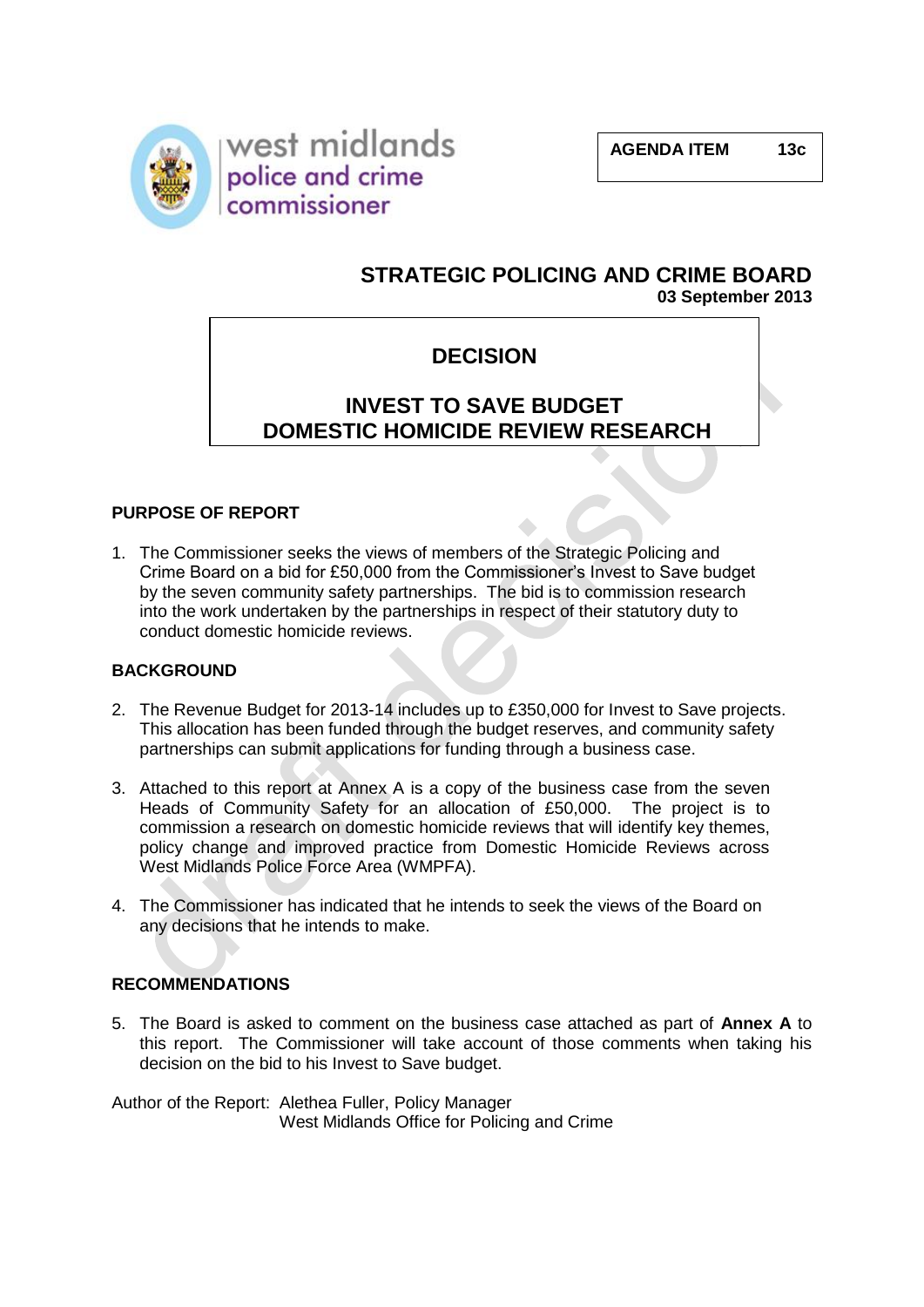**Annex A**

# **WEST MIDLANDS POLICE AND CRIME COMMISSIONER**

**NON-CONFIDENTIAL**

# **Draft NOTICE OF DECISION**

**#/2013**

Contact Officer: Alethea Fuller

Telephone Number: 0121 626 6060

Email: [a.fuller@west-midlands.pnn.police.uk](mailto:a.fuller@west-midlands.pnn.police.uk)

#### Title: **Invest to Save Budget Business Case – Domestic Homicide Review Research Project**

#### **EXECUTIVE SUMMARY**

The Commissioner has passported the Home Office Community Safety Fund allocation of £6,969,000 to the seven Community Safety Partnerships in the West Midlands. In addition the Commissioner decided to allocate up to £350,000 for non-recurring and invest to save schemes, subject to the submission of appropriate business cases. This is a one-off budget for 2013-14 and partnerships are encouraged to identify projects that will lead to more efficient and effective working practices.

Through the work of the Heads of Community Safety from each of the seven local authorities within the Force area, a project has been identified to conduct research into the statutory work undertaken by the seven community safety partnerships in respect of domestic homicide reviews. The outcomes sought from the research being:

- $\bullet$ a clear policy steer on common themes emerging from domestic homicide reviews conducted so far across the region.
- recommendations requiring policy change or improved practice.
- a stronger regional strategic voice for organisational change  $\bullet$
- coordinated implementation
- improved identification of domestic abuse victims; earlier, targeted intervention;  $\bullet$ reduced number of homicides
- sharing best practice / good practice

#### **DECISION**

I approve the attached business case and the request for £50,000 funding from the Invest to Save Budget.

#### **West Midlands Police and Crime Commissioner**

I confirm that I do not have any disclosable pecuniary interests in this decision and take the decision in compliance with the Code of Conduct for the West Midlands Office for Policing and Crime. Any interests are indicated below.

Signature………………………………………………….

Date……………………………………..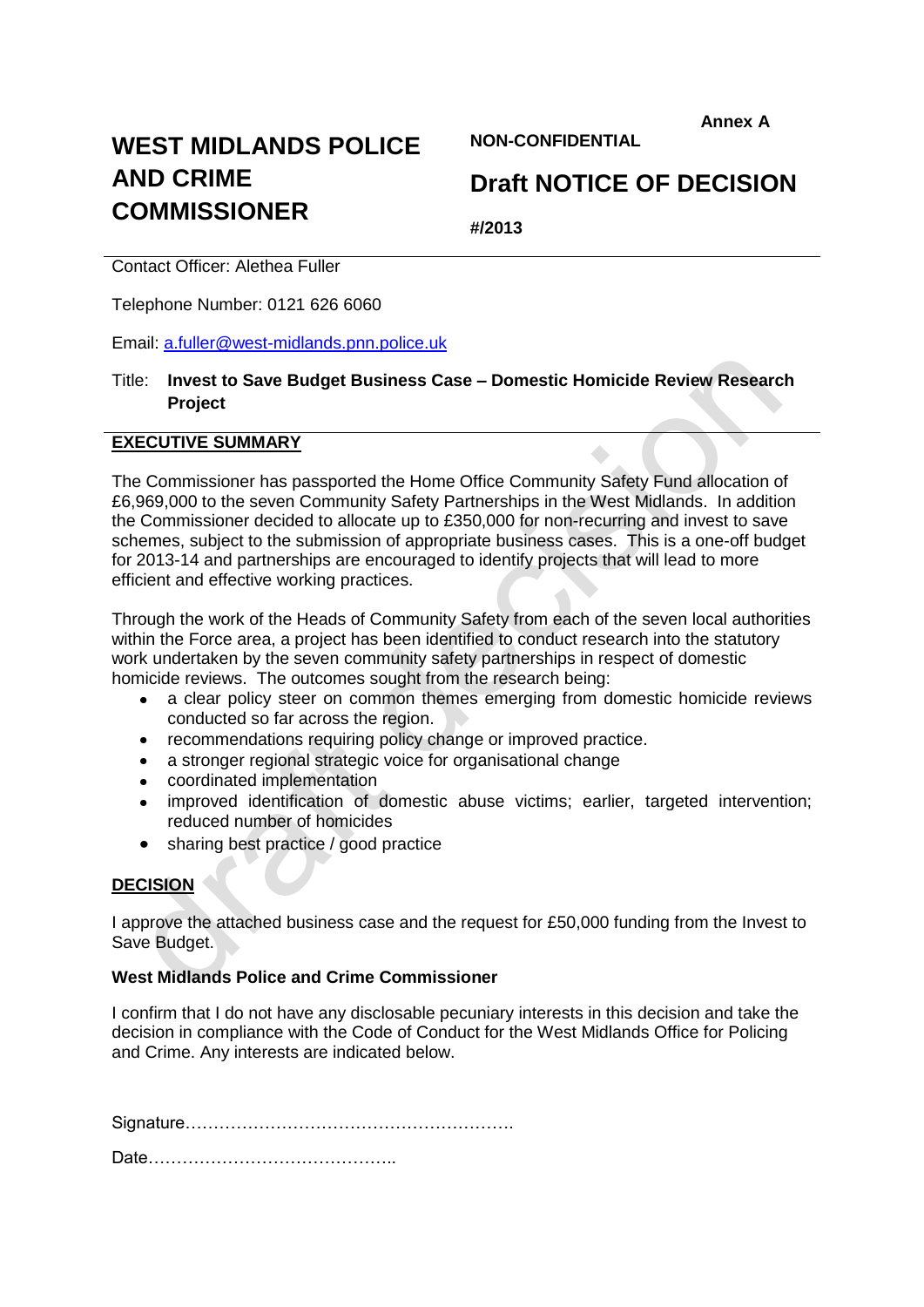### **NON - CONFIDENTIAL FACTS AND ADVICE TO THE POLICE AND CRIME COMMISSIONER**

#### **INTRODUCTION AND BACKGROUND**

In addition to the Home Office Community Safety Fund allocation, the Commissioner has allocated up to £350,000 to Community Safety Partnerships for non-recurring and invest to save schemes, subject to the submission of appropriate business cases. This is a one-off budget and partnerships are encouraged to identify projects that will lead to more efficient and effective working practices. Attached at **Appendix A** is a business case submitted by the Heads of Community Safety from the seven local authorities within the Force area.

Community Safety Partnerships have had statutory responsibility for undertaking domestic homicide reviews since 13 April 2011. A review must be conducted in circumstances where the death of a person aged 16 or over has, or appears to have, resulted from violence, abuse or neglect by a person to whom they are related or with whom they have had an intimate relationship or a person of the same household. The purpose of the reviews is to identify the lessons that can be learnt from the death. No additional resource was made available to Partnerships to meet the statutory requirement.

Between them the seven partnerships have concluded six reviews with a further 19 in train. As would be expected on a population basis alone, the number of reviews conducted varies between local authorities with Solihull yet to have to conduct a review and Birmingham having commenced thirteen.

The direct costs of undertaking each DHR can vary considerably subject to the scale of the review to be undertaken. The average range has been shown to be between £17k and £28k. Indirect costs for public services include officer time in meeting the requirements of the review process including attendance at DHR panels, completion of Individual Management Reviews and on-going monitoring of recommendations. The costs to the public purse arising from homicide are estimated to have an average cost of over £1million per murder. Separate to the substantial financial cost however, is the loss of life to victims and the immeasurable costs to families devastated by these events.

The need for co-ordinated multi-agency work to prevent domestic violence, abuse and homicide is equally well documented. The seven partnerships believe that more proactive work is needed to enhance collaborative practice across agencies to reduce the number of deaths occurring; through learning lessons from the DHRs undertaken since April 2011. West Midlands can take a proactive approach to identifying areas for improvement to cut the number of deaths and substantially reduce the costs involved.

The attached business case outlines the proposed research with its intended outcomes which are:

- A clear policy steer on common themes emerging from DHRs conducted so far across the region.
- $\bullet$ Recommendations emerging requiring policy change or improved practice.
- A stronger regional strategic voice for organisational change
- Coordinated implementation
- Improved identification of domestic abuse victims; earlier, targeted intervention;  $\bullet$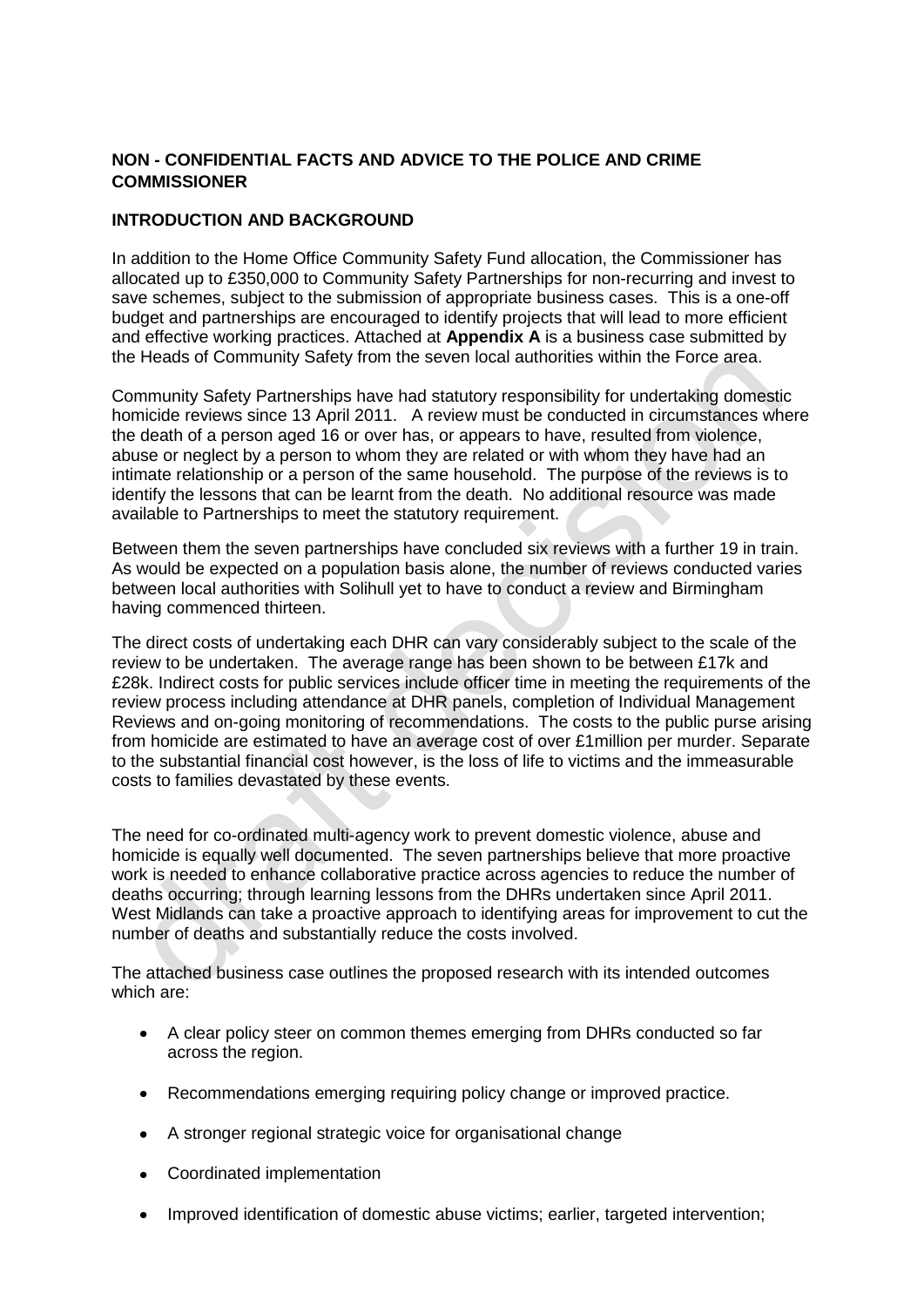reduced number of homicides

 $\bullet$ Sharing best practice / good practice

The partnerships proposal is to commission an external or an identified internal resource to:

- engage with HOCs to access all completed DHRs and to identify any further DHRs near completion.
- take account of changing context and circumstances surrounding each death, to collate findings/recommendations from each DHR to identify common themes or areas for improvement.
- make recommendations to organisations and/or service sector where common themes are identified to make clear recommendations which will apply to either an organisation, service sector (e.g. commissioned mental health providers) or recommend changed practice across agencies.
- develop an action plan for improvement, in discussion with HOCS, who will have  $\bullet$ overall responsibility for implementation. Future HOCS meetings will be used to monitor progress of delivery.
- organise a regional event for dissemination of findings; with follow up engagement and learning events for dissemination of findings in each of the CSP areas where required
- commission learning events to build the knowledge and skills of agencies involved in the DHR process

#### **FINANCIAL IMPLICATIONS**

The Invest to Save budget has an allocation of £350,000. This is the first application to the fund.

#### **LEGAL IMPLICATIONS**

Schedule 9 of the Police Reform and Social Responsibility Act 2011 provides commissioners with the powers to award crime and disorder grants to any organisations and projects they consider will help them achieve their crime prevention and wider priorities.

#### **EQUALITY IMPLICATIONS**

The Commissioner will ensure that in the operation of the Invest to Save budget, consideration is given to the equality implications of any decision he makes.

#### **Schedule of Background Papers**

None

#### **Public Access to Information**

Information contained in this decision is subject to the Freedom of Information Act 2000 and other legislation. This decision will be made available on the Commissioner's website.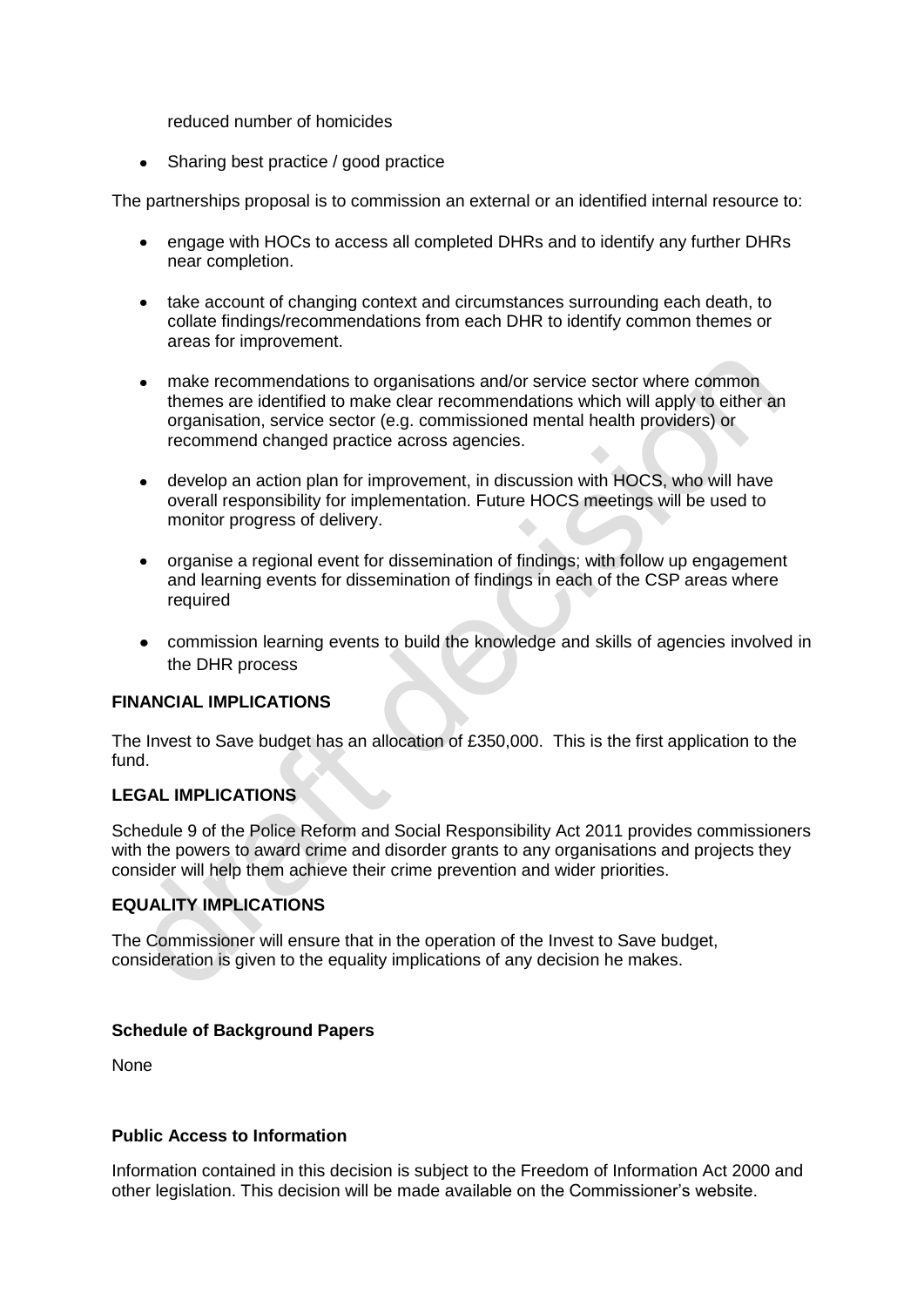#### **Business Case for Learning from Domestic Homicide Reviews in the West Midlands Police Force Area (WMPFA)**

#### **Submission by West Midlands Heads of Community Safety**

#### **Summary**

This business case outlines the need for a collective West Midlands response to learning the lessons from Domestic Homicide Reviews (DHRs) and the prevention of homicide.

| <b>West Midlands</b>                                                                       | <b>Funding sought</b> |
|--------------------------------------------------------------------------------------------|-----------------------|
| Consultancy/research: key themes, policy change;<br>improved practice in DHR across WMPFA. | £20K                  |
| Learning, development and action plan implementation<br>across WMPFA                       | £30K                  |
| Total                                                                                      | £50K                  |

#### **Background & Context**

DHRs were established on a statutory basis under Section 9 of the Domestic Violence, Crime and Victims Act (2004). This provision came into force on 13th April 2011; responsibility for undertaking domestic homicide reviews lies with the Community Safety Partnership (CSP) within the victim's area of residence. The act states:

*Domestic homicide review means a review of the circumstances in which the death of a person aged 16 or over has, or appears to have, resulted from violence, abuse or neglect by—*

*(a) a person to whom he was related or with whom he was or had been in an intimate personal relationship, or* 

*(b) a member of the same household as himself, held with a view to identifying the lessons to be learnt from the death.* 

The recently revised guidance issued in June 2013 has stipulated that where this definition of a domestic homicide is met, then a DHR must be undertaken. No additional resources were made available to CPS to meet this new statutory requirement.

#### **Incidence of DHRs**

The following table demonstrates the frequency of DHRs within the West Midlands since April 2011 to present.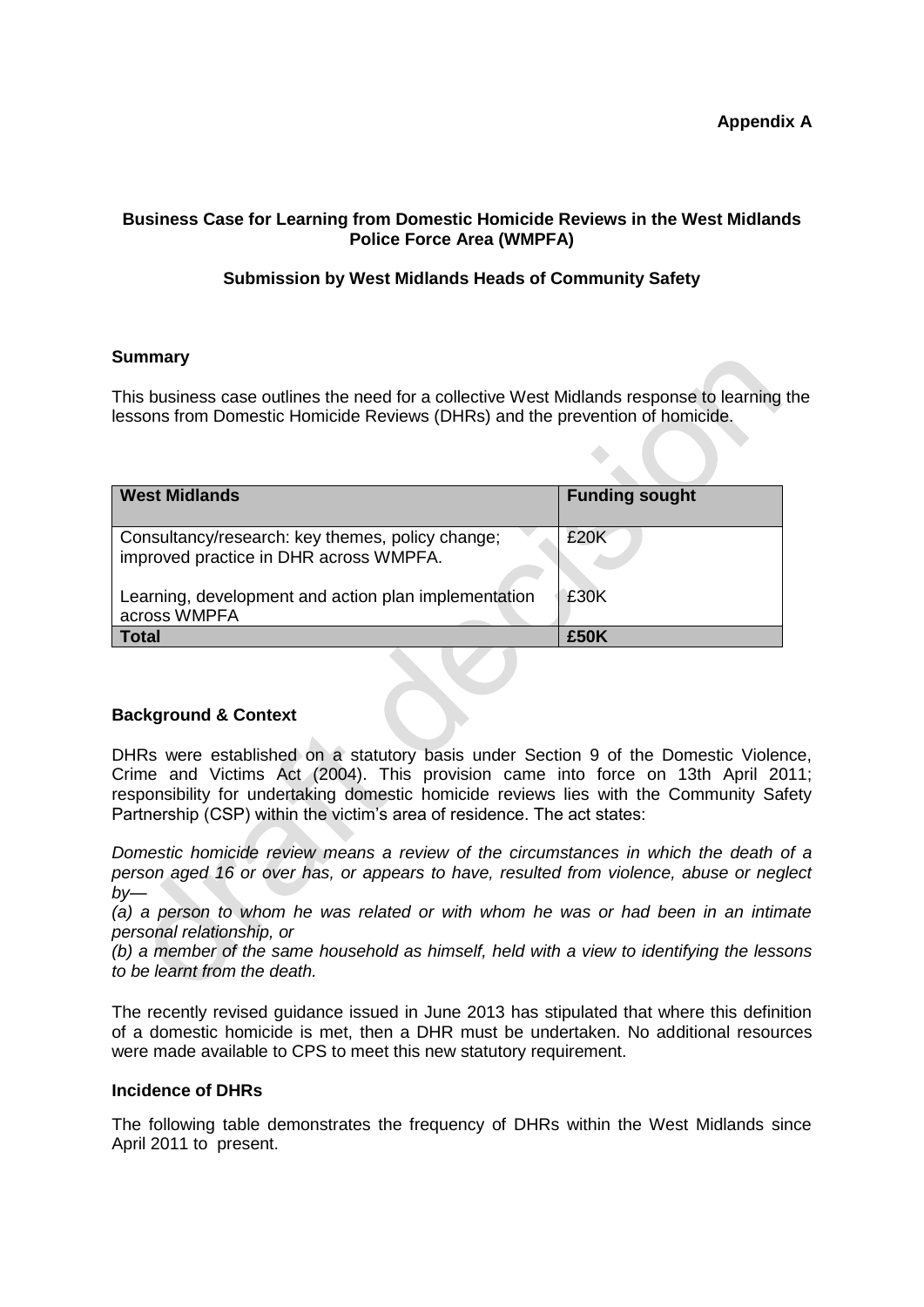| <b>CSP Area</b> | <b>Total DHRs</b><br>commenced since<br>13.4.11            | <b>DHRs completed*</b> |
|-----------------|------------------------------------------------------------|------------------------|
| Birmingham      | $13^{1}$                                                   | 2                      |
| Coventry        | 2                                                          |                        |
| Dudley          | 0                                                          | Ω                      |
| Sandwell        | 4                                                          |                        |
| Solihull        | 0                                                          | 0                      |
| Walsall         | $3$ (+1 suicide and +1<br>DHR tagged on to a<br><b>SCR</b> |                        |
| Wolverhampton   |                                                            |                        |
| Total           | 25                                                         | 6                      |

The direct costs of undertaking each DHR can vary considerably subject to the scale of the review to be undertaken and the economies of scale variant across CSP areas. The average range has been shown to be between £17k and £28k. Indirect costs for public services include officer time in feeding into the review process through attendance at DHR panels, completion of IMRs and on-going monitoring of recommendations for example.

#### **Preventing Homicide**

-

There is a compelling economic case for the prevention of domestic homicide. The costs to the public purse arising from homicide are well documented with an average cost of over £1million per murder.

Separate to the substantial financial cost however, is the loss of life to victims and the immeasurable costs to families devastated by these events.

The need for co-ordinated multi-agency work to prevent domestic violence, abuse and homicide is equally well documented. Although many areas will have in place provision to address issues of domestic violence and abuse, either through offender management programmes, MARAC or wider support services, increasing resource reductions are jeopardising sustainability of this provision.

More proactive work is needed to enhance more collaborative practice across agencies to reduce the number of deaths occurring; through learning lessons from the DHRs undertaken since April 2011. West Midlands can take a proactive approach to identifying areas for improvement to cut the number of deaths and substantially reduce the costs involved.

#### **Funding request to commission a piece of work – to identify key themes, policy change and improved practice from Domestic Homicide Reviews across West Midlands Police Force Area (WMPFA).**

There are 25 DHRs either concluded or at various stages of completion across the WMPFA. These are detailed in the table above. From the DHRs completed, there are a total of 55 recommendations which are currently being taken forward independently of one another; an identification of common themes and clarity on required policy or practice change within an organisation will carry greater weight if the call for change applies across all 7 Local Authority areas, or even if endorsed directly by the PCC.

 $<sup>1</sup>$  Although 13 DHRs have been commenced in Birmingham, the Home Office has agreed to 1 being</sup> decommissioned

<sup>\*</sup>DHRs completed and submitted to the Home Office for approval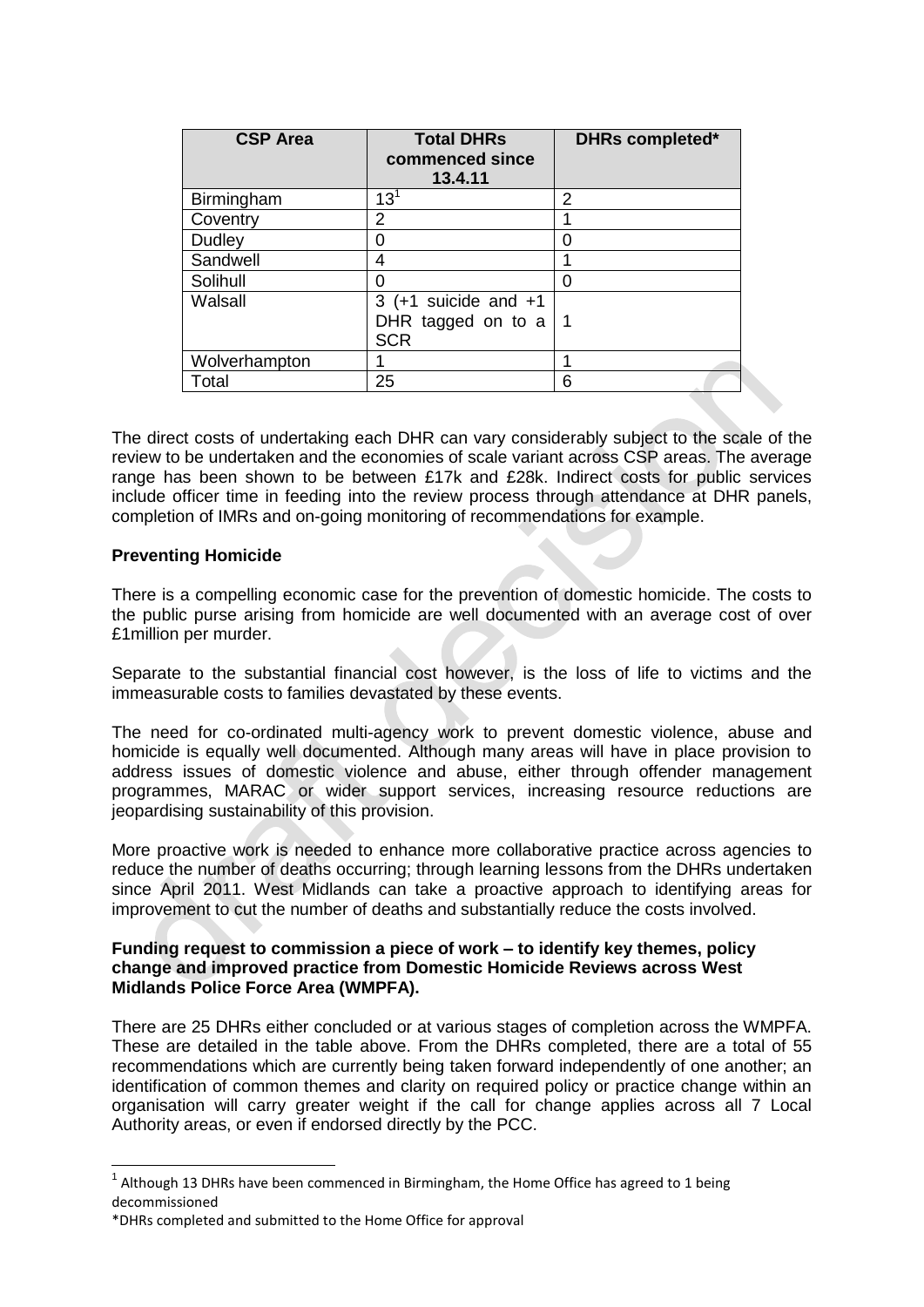At several meetings of the Heads of Community Safety across the 7 Local Authority areas in the West Midlands, consensus was reached about the benefits of commissioning such a piece of work. The outcome of which will provide:

- A clear policy steer on common themes emerging from DHRs conducted so far  $\bullet$ across the region.
- Recommendations emerging requiring policy change or improved practice.
- A stronger regional strategic voice for organisational change
- Coordinated implementation
- Improved identification of domestic abuse victims; earlier, targeted intervention; reduced number of homicides
- Sharing best practice / good practice

#### **Rationale**

Revised Home Office guidance for conducting DHRs, issued in June 2013 has confirmed that amongst other areas of responsibility detailed with the Terms of Reference for the Home Office Quality Assurance Panel, it is responsible for:

- Disseminating lessons learned at a national level and effective practice;
- Identifying serious failings and common themes;
- Incorporating the learning (including any national lessons learned) into local and regional training programmes.

Work at a national level has not yet been undertaken to collate common themes arising out of DHRs. Whilst there are likely to be clear lessons emanating from this work, once completed, there will be tangible benefits of understanding where these common themes are present across the WMPFA and where a potential alteration of policy and practice across the region in response, will identify domestic violence victims and reduce their vulnerability. There is no indication from the Home Office of timescales for completing a national lessons learned exercise and disseminating this information widely.

HOCS have a positive track record of working closely together to improve practice across the WMPFA. Any improvements for increased safeguarding of domestic abuse victims, whilst in itself is its own reward, will also seek to reduce the resource demands placed on community safety teams for conducting DHRs.

#### **Process and Costs**

Capacity within each of the 7 Community Safety teams across the West Midlands area is extremely limited, with increasing demands being placed on reducing resources. Heads of Community Safety are required to focus primarily on completion of DHRs within the specified guidelines and timescales, and to monitor oversight of implementation once these are completed; HOCS have indicated there is no capacity for this piece of work to be undertaken either by one, or a group of areas.

It is proposed to commission an external, or an identified internal resource to undertake this work. To involve:

i) Engaging with HOCS to access all completed DHRs and to identify any further DHRs near completion. Given the delays with receiving approval from the Home Office Quality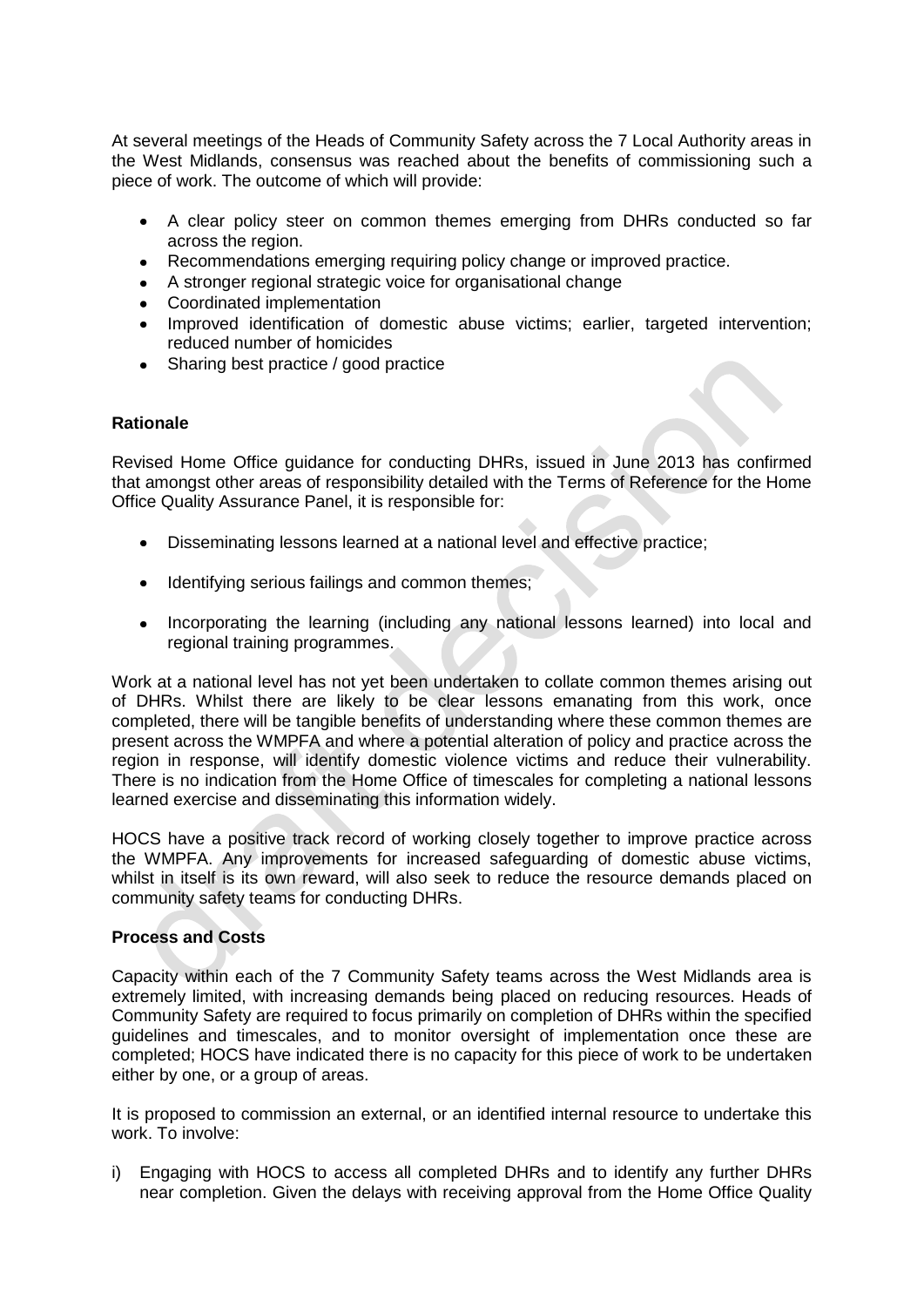and Assurance Panel, it is proposed that access to unpublished DHR Overview reports and action plans are sourced through HOCS.

- ii) Taking account of changing context and circumstances surrounding each death, to collate findings/recommendations from each DHR to identify common themes or areas for improvement.
- iii) Where common themes are identified, to make clear recommendations which will apply to either an organisation, service sector (e.g. commissioned mental health providers) or recommend changed practice across agencies.
- iv) To develop an action plan for improvement, in discussion with HOCS, who will have overall responsibility for implementation. Future HOCS meetings will be used to monitor progress of delivery.
- v) To organise a regional event for dissemination of findings; with follow up engagement and learning events for dissemination of findings in each of the CSP areas where required
- vi) To commission learning events to build the knowledge and skills of agencies involved in the DHR process

#### **Commissioning**

A Lead CSP/Local Authority will lead commissioning arrangements on behalf of the 7 CSPs within the WMPFA. The lead CSP will seek delegated authority and secure appropriate authorisations to commission this is an external piece of work. Anticipated costs for commissioning the initial phase of this work is £20K; falling short of the financial threshold requiring external tender. The remaining resource will be used to host both a regional dissemination event of findings, local events where required and implementation of the resulting action plan.

Specification for the work can be drafted with support of HOCS and proposals from suitably qualified individuals or organisations invited through advertising on the 7 websites of the CSPs. In line with Local Authority financial requirements, only 3 written quotations are required for projects valued at < £50,000.

#### **Timescales**

If funding approval is secured from the PCC's office and this process followed, the following indicative timescales would apply:

Project specification drafted and agreed by HOCS – end July 2013

Delegated Local Authority Permissions secured for commissioning external provider – mid September 2013

Invitation for proposals advertised – mid September 2013

Closing date for submission of proposals – mid October 2013

Identification of preferred provider – mid-October 2013

Work commences – November 2013

Interim report (early findings) prepared - December 2013 / January 2014

Final report and action plan prepared with presentation of findings to HOCS –February 2014.

Regional event to disseminate learning points to a wider audience March 2014.